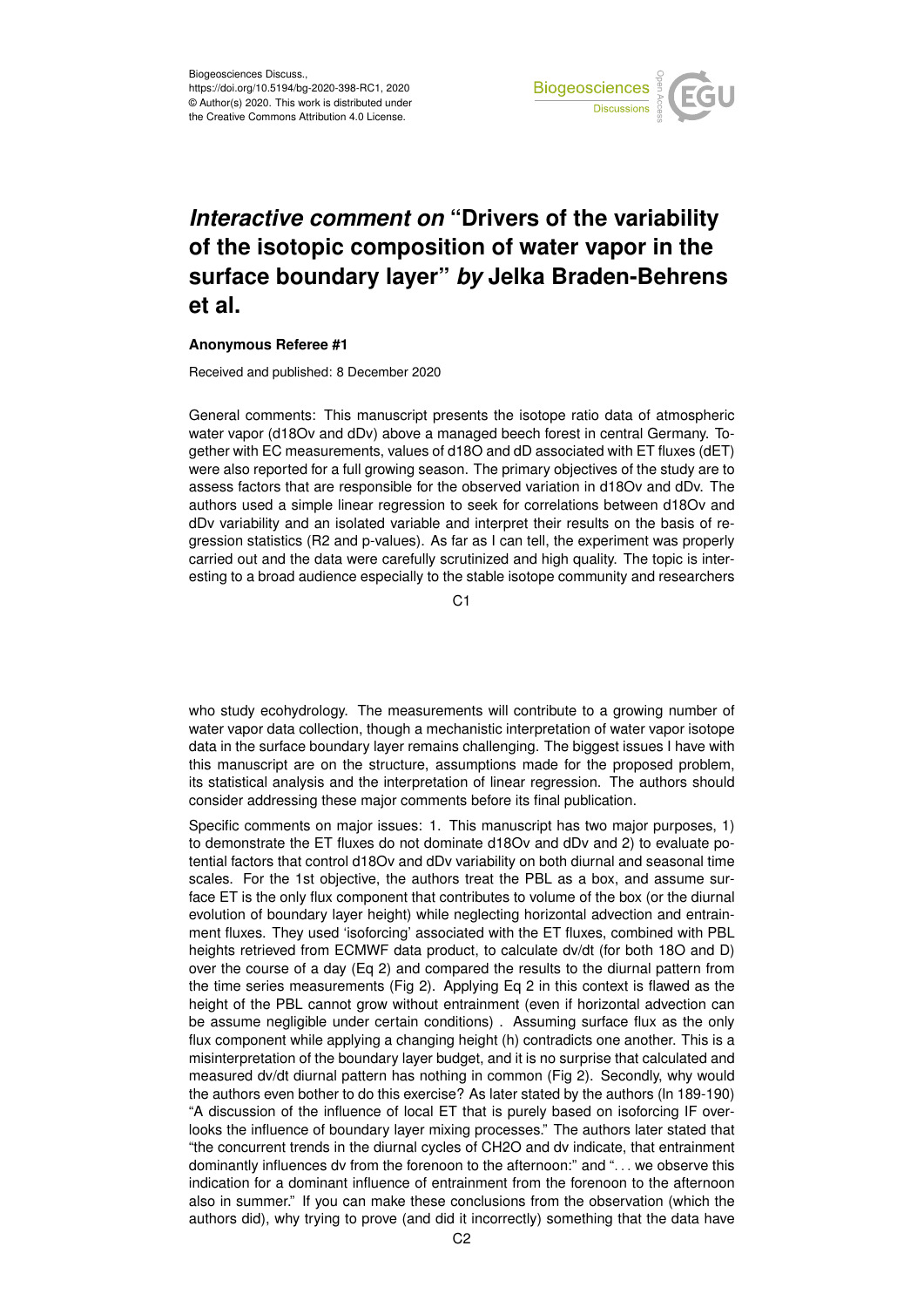already shown? This whole section should be scratched in my view. 2. For the second objective, the authors identify 4 potential factors that influence seasonal availability of dv: local ET, Rayleigh distillation, selective water use by plants and temperature. The author applied a simple linear regression between dv and each of these factors to look for correlations. There are several problems in the statistical analysis used by the authors. First, the authors should distinguish processes from state variables. Secondly, these factors are not independent from one another, for example, ET and Rayleigh distillation are both temperature dependent. A simple linear regression ignores the interactive effect between processes and state variables. Ideally, one should carry out a full BL budget calculation with a numeric model that considers thermodynamic isotopic fractionation. At the very least, the authors need to consider a multivariate regression that considers the interactive effect among variables. A simple linear regression is inappropriate. 3. The authors use sloppy statistics. This manuscript reports incredibly small p-values (10 $^{\circ}$ -35) that are simply not meaningful. The p-value is calculated from the data and depends on the sample size (number of data points). It is possible to get p values to the -35 decimal points but that is simply because of we have the computing power to do this. More data points give you smaller p values. The bigger issue is, is the p value reliable? The p values shown in Table 3 are simply not meaningful. The difference in the p values between all times and period of green leaves is likely an artifact of sample size. Some statisticians have urged not to use p values but to use other alternative statistical matric because it is too often misinterpreted (see Halsey 2019 http://dx.doi.org/10.1098/rsbl.2019.0174). This study is another example of why. The authors should limit reporting p values to a more reliable estimate. 4. After redo the statistical analysis, the authors must re-evaluate their interpretation of the results and draw proper conclusion accordingly.

Technical comments: Ln 25. Do you mean a major driver of dv variability? Why the remove of precipitation only acts on seasonal time scales? Ln29. Your description of the amount effect is very crude and can cause confusion. Please be more elaborative on the amount effect. Ln37-38. It's unclear what 'different importance' means based on

 $C<sub>3</sub>$ 

R2 values; this sentence is hard to read. It's easier to see the effect by a state variable (such as temperature) but it becomes harder to visualize by a process (like Rayleigh rainout). Can you explain how Rayleigh process may differ seasonally that in turn affect seasonal variability of dv? Ln51-52, a correlation does not suggest a causal effect; maybe that was not what you meant to suggest but the writing makes it seem that way. Ln61-62, consider revise this sentence to "Only one of these studies performed direct dET measurements in a forest". Ln99 pls provide more details on how exactly dET was calculated. Did you perform a spectral analysis to examine potential loss of energy due to the differences in the sampling frequency between EC and isotope measurements? Ln123 More precisely speaking, VPD is calculated from temperature and RH data which were directly measured. Ln128. Can you give a brief description on how the rain sampler is designed to store its water to prevent evaporation? Ln135. avoid jargon; just say using ECMWF data product Ln145 delete this sentence; rework this paragraph. Rather than copying from the manual, it would be more useful to describe how you retrieve PBL h from IFS. Ln179 what is the time unit here? Is this 0.1 permil per second, per minute or per hour? Assuming 0.1 permil per hour, from 8am to 5pm, dv would've increased by 0.9 permil d18O and almost 10 permil dD. But Fig 1 shows a decrease in d18O by  $\sim$  1 permil while a decrease in dD by  $\sim$  5 permil. How do you reconcile the inconsistency between these results? Ln180-185 As stated above, this conclusion is flawed as the calculation was based on an invalid assumption of no entrainment while BL h is allowed to grow. Ln186-194 These remarks acknowledge the authors have known the answer from the observation but still decided to use a reverse logic to disapprove something they already knew could not be true. Hmmm interesting . . . Ln195-200 I found this section puzzling. TKE is a measure for the intensity of turbulence. h is most commonly defined by an inversion in potential temperature and dewpoint and is often estimated by radio sounding or lidar. It does not make sense to make direct comparison between TKE to PBL h (yes, they are both part of the boundary layer dynamics) because there is not a causal effect between the two. Simply presenting correlations without context is meaningless (if seeking covariation is the goal, why